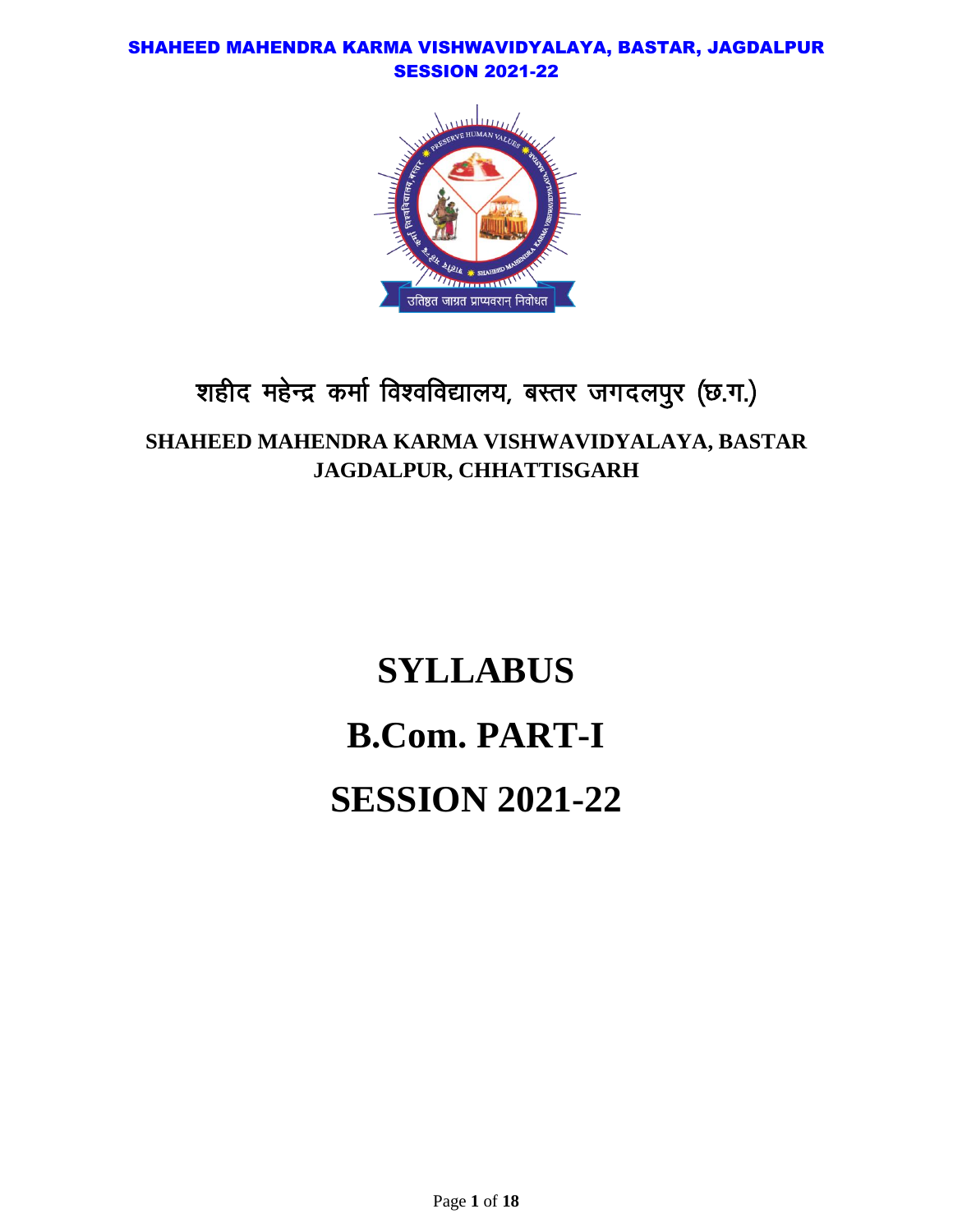संशोधित पाठ्यक्रम बी.ए. / बी.एस-सी. / बी.कॉम. / बी.एच.एस.-सी. भाग - एक (आधार पाठ्यक्रम) प्रश्न पत्र- प्रथम (हिन्दी भाषा)

पूर्णांक— 75

## नोट:-

प्रश्न पत्र 75 अंक का होगा।  $1 \quad$ 

- प्रश्न पत्र अनिवार्य होगा ।  $2<sub>1</sub>$
- इसके अंक श्रेणी निर्धारण के लिए जोड़े जायेंगे।  $3<sub>1</sub>$
- प्रत्येक इकाई के अंक समान होंगे। 4.

## पाठ्य विषय :-

## इकाई—1

- क. पल्लवन, पत्राचार, अनुवाद, पारिभाषिक शब्दावली एवं हिंदी में पदनाम
- ख. ईदगाह (कहानी) मुंशी प्रेमचंद

#### इकाई—2

- शब्द शुद्धि, वाक्य शुद्धि, शब्द ज्ञान-पर्यायवाची शब्द, विलोम शब्द, अनेकार्थी क. शब्द, समश्रुत शब्द, अनेक शब्दों के लिए एक शब्द एवं मुहावरे-लोकोक्तियाँ
- भारत वंदना (कविता)– सूर्यकान्त त्रिपाठी निराला ख.

## इकाई–3

- देवनागरी लिपि नामकरण, स्वरूप एवं देवनागरी लिपि की विशेषताएँ, हिंदी क. अपठित गद्यांश, संक्षेपण, हिंदी में संक्षिप्तीकरण
- भोलाराम का जीव (व्यंग्य) हरिशंकर परसाई ख.

## इकाई–4

- क. कम्प्यूटर का परिचय एवं कम्प्यूटर में हिंदी का अनुप्रयोग
- शिकांगो से स्वामी विवेकानंद का पत्र ख

#### इकाई—5

मानक हिन्दी भाषा का अर्थ, स्वरूप, विशेषताएँ, मानक, उपमानक, अमानक भाषा क. ख. सामाजिक गतिशीलता – प्राचीन काल, मध्यकाल, आधुनिक काल

#### मूल्यांकन योजना :--

प्रत्येक इकाई से एक–एक प्रश्न पूछा जाएगा। प्रत्येक प्रश्न में आंतरिक विकल्प होगा। प्रत्येक प्रश्न के 15 अंक होंगे। प्रत्येक प्रश्न के दो भाग 'क' और 'ख' होंगे एवं अंक क्रमशः 8 एवं 7 होंगे। प्रश्न–पत्र का पर्णांक 75 निर्धारित है।

## पाठ्यक्रम संशोधन का औचित्य :–

व्याकरण के बुनियादी ज्ञान, संप्रेषण, कौशल, सामाजिक संदेश एवं भाषायी दक्षता को ध्यान में रखते हुए यह पाठ्यक्रम प्रस्तावित है।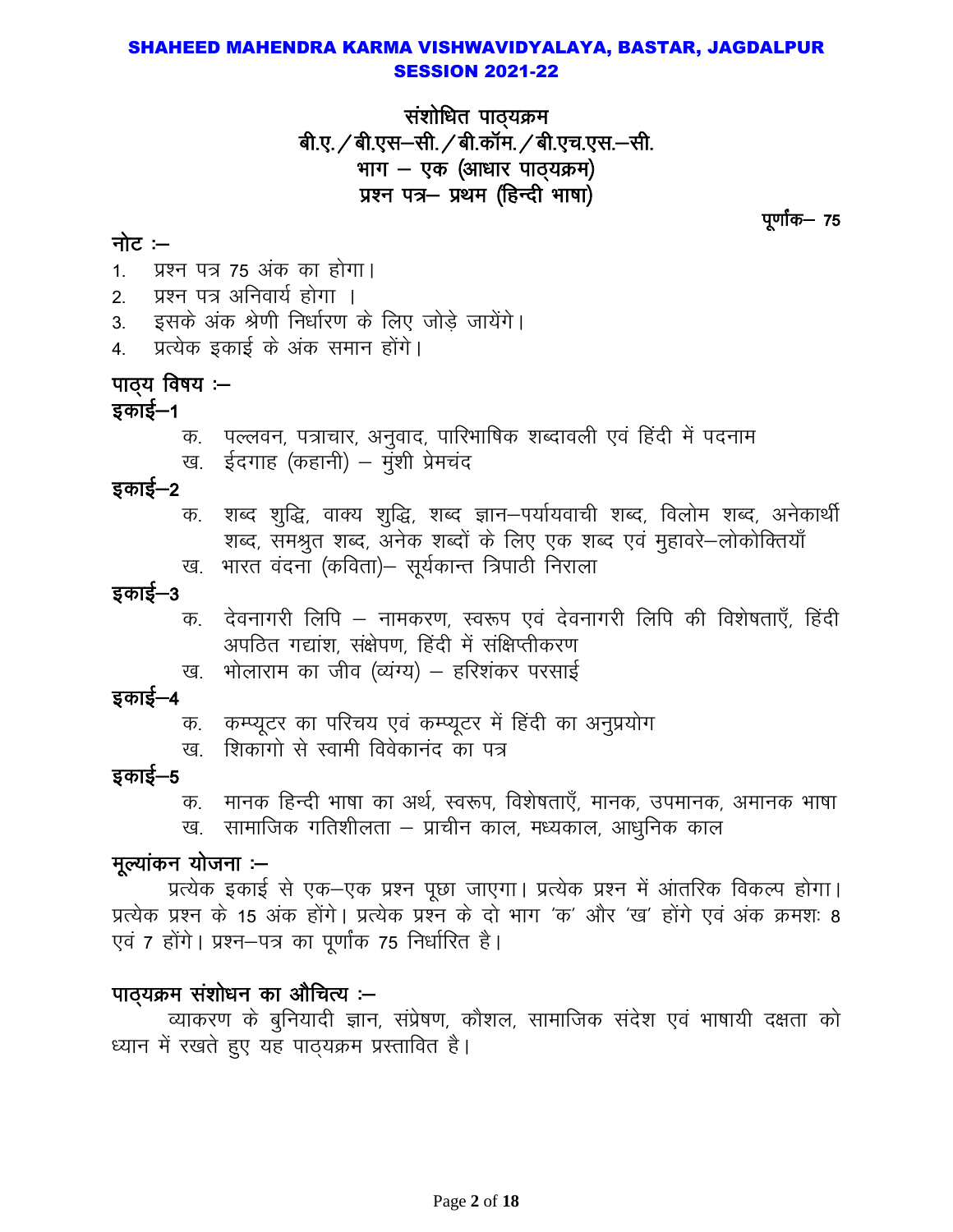#### **B.A./B.Sc./B.Com./B.H.Sc. Part-I FOUNDATION COURSE PAPER-II ENGLISH LANGUAGE**

**M.M. 75**

**UNIT-I Basic language skills: Grammar and Usage.** Grammar and Vocabulary based on the prescribed text. To be assessed by objective/multiple choice tests.

> **(Grammar - 20 marks) Vocalulary - 15 Marks)**

### **UNINT-II Comprehension of an unseen passage. 05 Marks**

This should imply not only (a) an understanding of the passage in question, but also (b) a grasp of general language skills and issues with reference to words and usage within the passage and (c) the Power of short independent. Composition based on themes and issues raised in the passage.

To be assessed by both objective multiple choice and short answer type tests.

- **UNIT-III Composition:** Paragraph writing **10 Marks**
- **UNIT-IV Letter writing** (The formal and one Informal) **10 Marks** Two letters to be attempted of 5 marks each. One formal and one informal.
- **UNIT-V Texts: 15 Marks**

Short prose pieces (Fiction and not fiction) short poems, the pieces should cover a range of authrs, subjects and contexts. With poetry if may sometimes be advisable to include pieces from earlier periods, which are often simpler then modem examples. In all cases, the language should be accessible (with a minumum of explantion and reference to standard dictionaries) to the general body of students schooled in the medium of and Indian language.

Students should be able to grasp the contents of each plece; explain specific words, phrases and allusions; and comment on general points of narrative or argument. Formal Priciples of Literary criticism should not be taken up at this stage.

To be assessed by five short answers of three marks each.

#### **BOOK PRESCRIBED-**

English Language and Indian Culture - Published by M.P. Hindi Granth Academy Bhopal.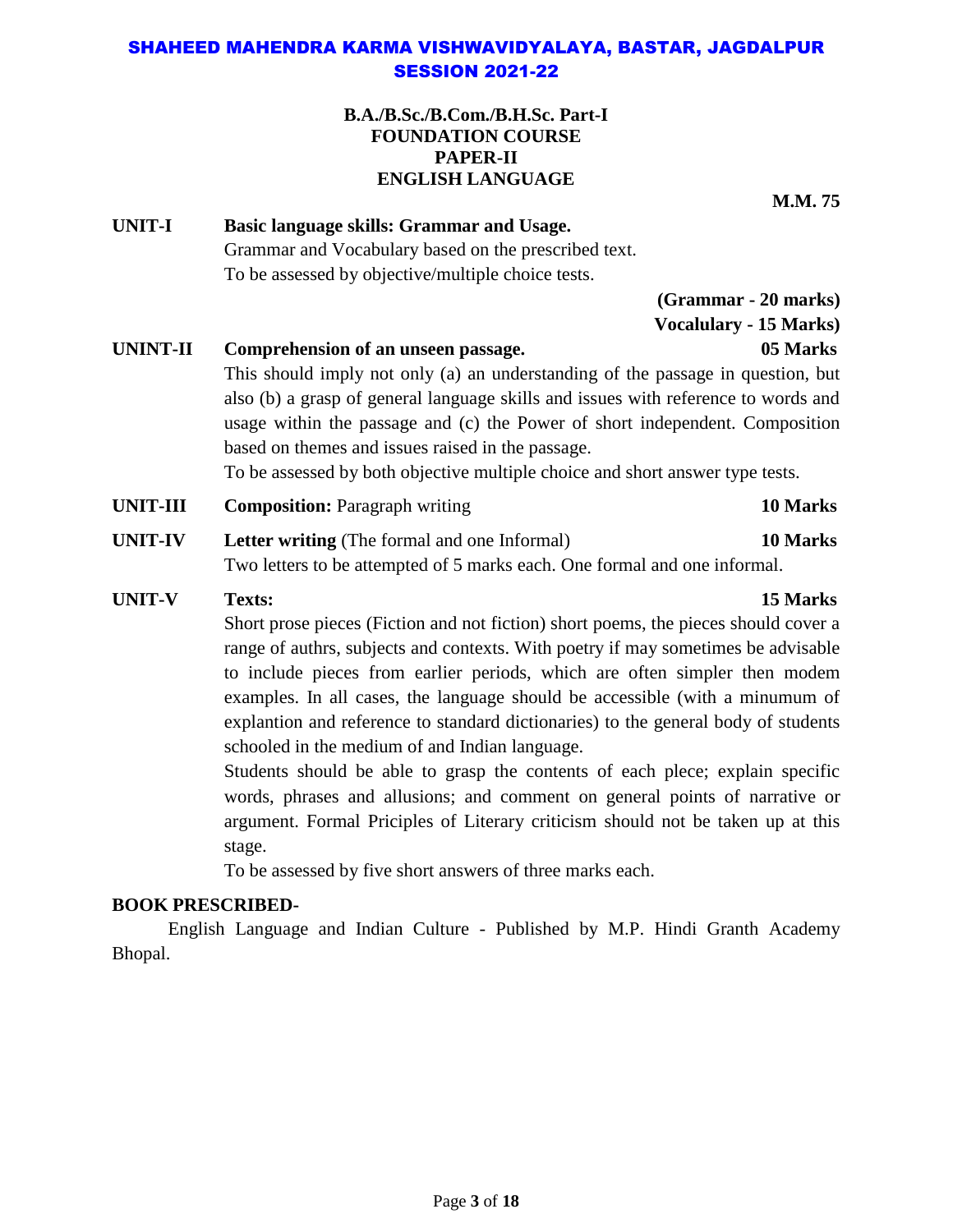#### **B.Com Part-I COMPULSORY GROUP–I PAPER–I FINANCIAL ACCOUNTING**

**OBJECTIVE –** To Impart basic accounting knowledge as applicable to business**.**

- **UNIT–I** Accounting: An Introduction: Development, Definition, Needs, objectives; Branches of accounting; Basic Accounting Principles, Concepts & Conventions.Accounting Standard: International Accounting Standard only outlines, Accounting Standard in India. Accounting Transaction: Concept of Double Entry System, Concept of Capital & Revenue, Book of original records: Journal; Ledger; Sub-Division of Journal: Cashbook.
- **UNIT–II** Final Accounts; Trial balance; Manufacturing account; Trading account; Profit & loss account; Balance sheet; Adjustment entries. Rectification of errors; Classification of errors; Location of errors; Rectification of errors; Suspense account; Effect on profit.
- **UNIT–III** Depreciation, Provisions, and Reserves; Concept of depreciation; Causes of deprecation; Depreciation, depletion amortization, Depreciation accounting; Methods of recording depreciation; Methods for providing depreciation; Depreciation of different assets; Depreciation of Replacement cost; Depreciation policy; as per Indian accounting Standard : provisions and Reserves. Accounts of Non-Trading Institutions.

**UNIT –IV** Special Accounting Areas: Hire-purchase and installment purchase system: Meaning of hire-purchase contract, Legal provision regarding hire-purchase contract; Accounting for goods of substantial sale values, and accounting records for goods for small values; Installment purchase system; after sales Service.

**UNIT–V** Partnership Account: Dissolution of a Partnership Firm, Amalgamation of Partnership Firms, Conversion of Partnership Firm into Joint Stock Company.

- 1. Gupta, R.L. and Radhaswamy. M; Financial Accounting; Sultan Chand and Sons, New Delhi. ( Both Hindi and English medium)
- 2. Monga J.R. Ahuja Girish and Sehgal Ashok: Financial Accounting; Mayur Paper Back, Noida.
- 3. Shukla. M.C., Grewal T.S. and Gupta, S.C.: Advanced Accounts; S. Chand & Co. New Delhi.
- 4. Singh B.K.; Financial Accounting; Wisdom Publishing House, Varanasi.
- 5. S.M. Shukla; Financial Accounting; Sahitya Bhawan Publication; Agra. ( Both Hindi and English medium)
- 6. Karim & Khanuja; Financial Accounting; SBPD Publishing House; Agra. ( Both Hindi and English medium)
- 7. Agrawal & Mangal; Financial Accounting; Universal Publication. ( Both Hindi and English medium)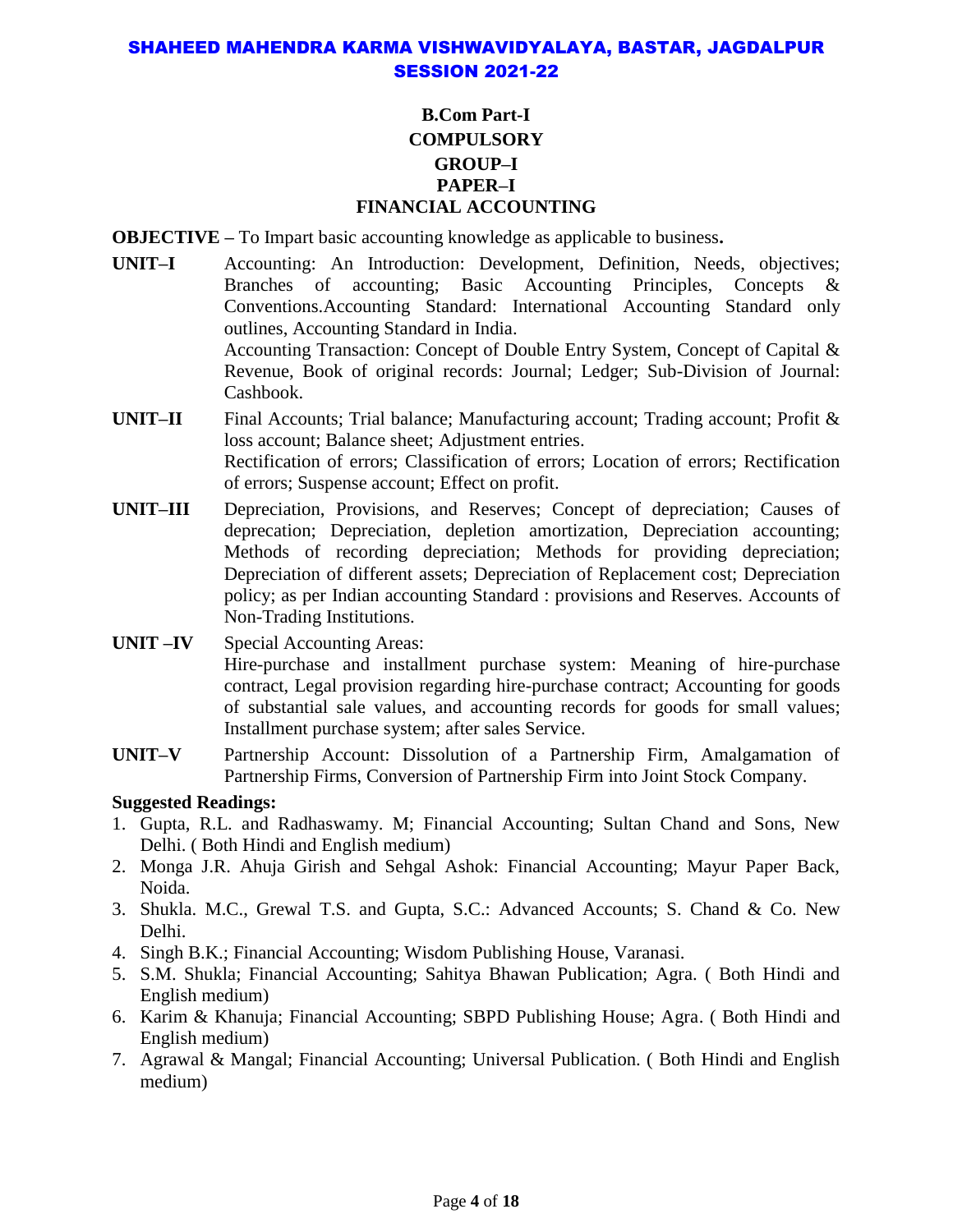## बी.कॉम. भाग—एक अनिवार्य समूह-1 प्रश्नपत्र-1 वित्तीय लेखांकन

- लेखांकन का परिचय : विकास, परिभाषा, आवश्यकता, उद्देश्य, लेखांकन की इकाई—1 शाखाएं; लेखांकन के सिद्धांत, अवधारणा एवं परंपराएं। लेखांकन मानक : अन्तर्राष्ट्रीय लेखांकन मानक (सिर्फ रूपरेखा) : भारत में लेखांकन मानक। लेखांकन व्यवहार ;दोहरी प्रविष्टि प्रणाली की अवधारणा। पूँजी एवं आगम की अवधारणा, मूल प्रविष्टि की पुस्तकें: जर्नल, खाताबही, जर्नल का विभाजन : रोकड पुस्तक ।
- इकाई–2 तलपट, अन्तिम खाते : निर्माणी खाता, व्यापार खाता, लाभ–हानि खाता, चिटठा एवं समायोजन प्रविष्टियाँ। अशुद्धियों का सुधार या संशोधन, अशुद्धियों का वर्गीकरण, अशुद्धियों की स्थिति, अशुद्धियों का सुधार, उचंत खाता लाभ पर प्रभाव ।
- मृत्य ह्वास (अवक्षयण), आयोजन एवं संचय, ह्वास की अवधारणा, ह्वास के कारण, इकाई–3 ह्मस रिक्तता, अपलेखन ह्मस लेखांकन, ह्मस अभिलेखन की विधियाँ; विभिन्न सम्पत्तियों पर ह्वास आयोजन की विधियाँ; प्रतिस्थापन लागत पर ह्वास, भारतीय लेखांकन मानक के अनुसार लेखांकन नीतियाँ, आयोजन एवं संचय; गैर–व्यापारिक संस्थाओं के खाते।
- इकाई—4 विशेष लेखांकन क्षेत्र: किराया क्रय एवं किस्त क्रय पद्धति : किराया क्रय अनुबन्ध का अर्थ, किराया क्रय अनुबन्ध संबंधित प्रॉवधान, अधिक मूल्य की वस्तुओं के लिए लेखांकन अभिलेख, किस्त क्रय पद्धति एवं क्रय पश्चात सेवा।
- साझेदारी खाते : साझेदारी फर्म का विघटन, साझेदारी फर्मो का एकीकरण, इकाई–5 साझेदारी फर्म की संयुक्त स्कन्ध प्रमण्डल में परिवर्तन।

- 1. Gupta, R.L. and Radhaswamy. M; Financial Accounting; Sultan Chand and Sons, New Delhi. (Both Hindi and English medium)
- 2. Monga J.R. Ahuja Girish and Sehgal Ashok: Financial Accounting; Mayur Paper Back, Noida.
- 3. Shukla. M.C., Grewal T.S. and Gupta, S.C.: Advanced Accounts; S. Chand & Co. New Delhi.
- 4. Singh B.K.; Financial Accounting; Wisdom Publishing House, Varanasi.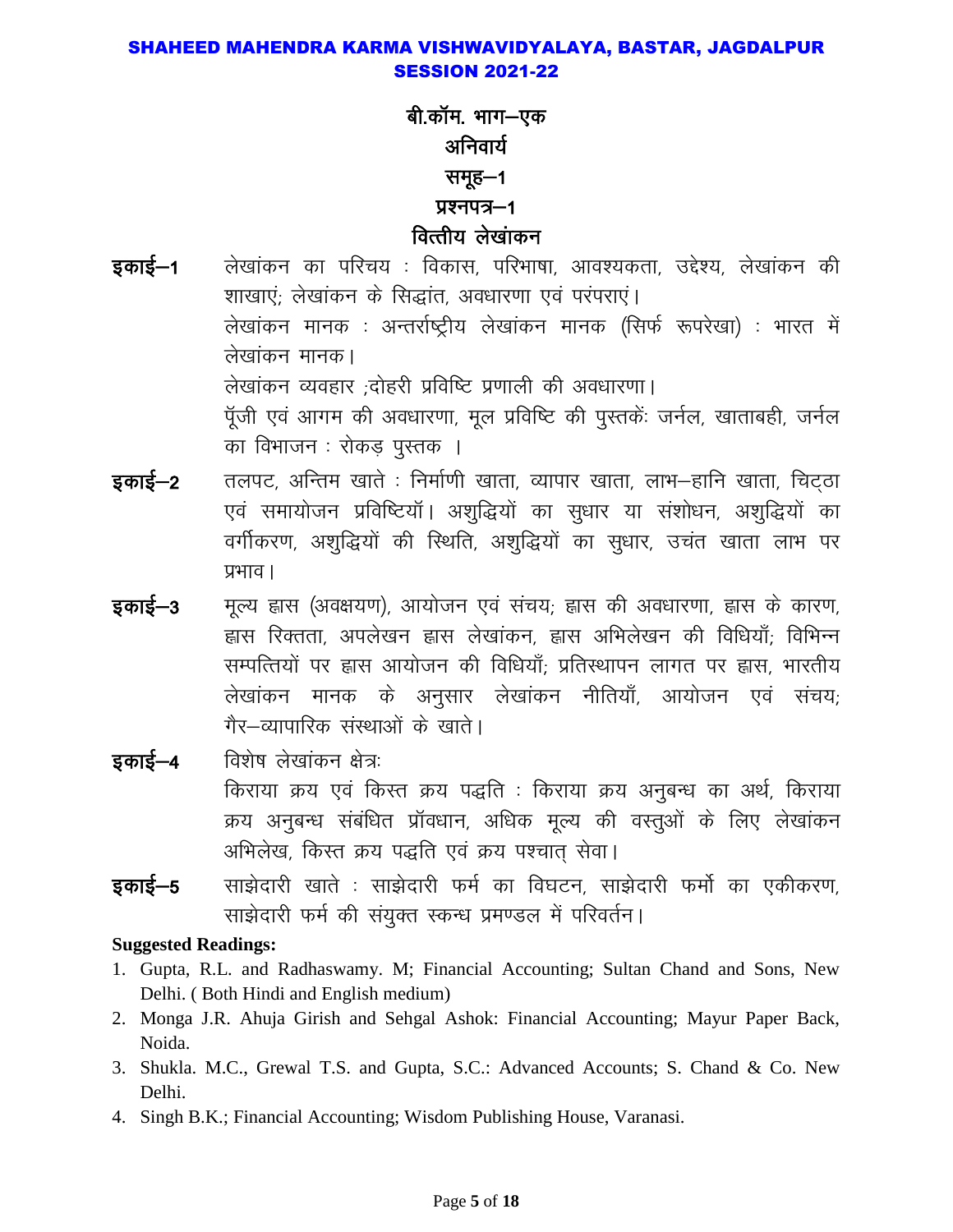- 5. S.M. Shukla; Financial Accounting; Sahitya Bhawan Publication; Agra. (Both Hindi and English medium)
- 6. Karim & Khanuja; Financial Accounting; SBPD Publishing House; Agra. (Both Hindi and English medium)
- 7. Agrawal & Mangal; Financial Accounting; Universal Publication. (Both Hindi and English medium)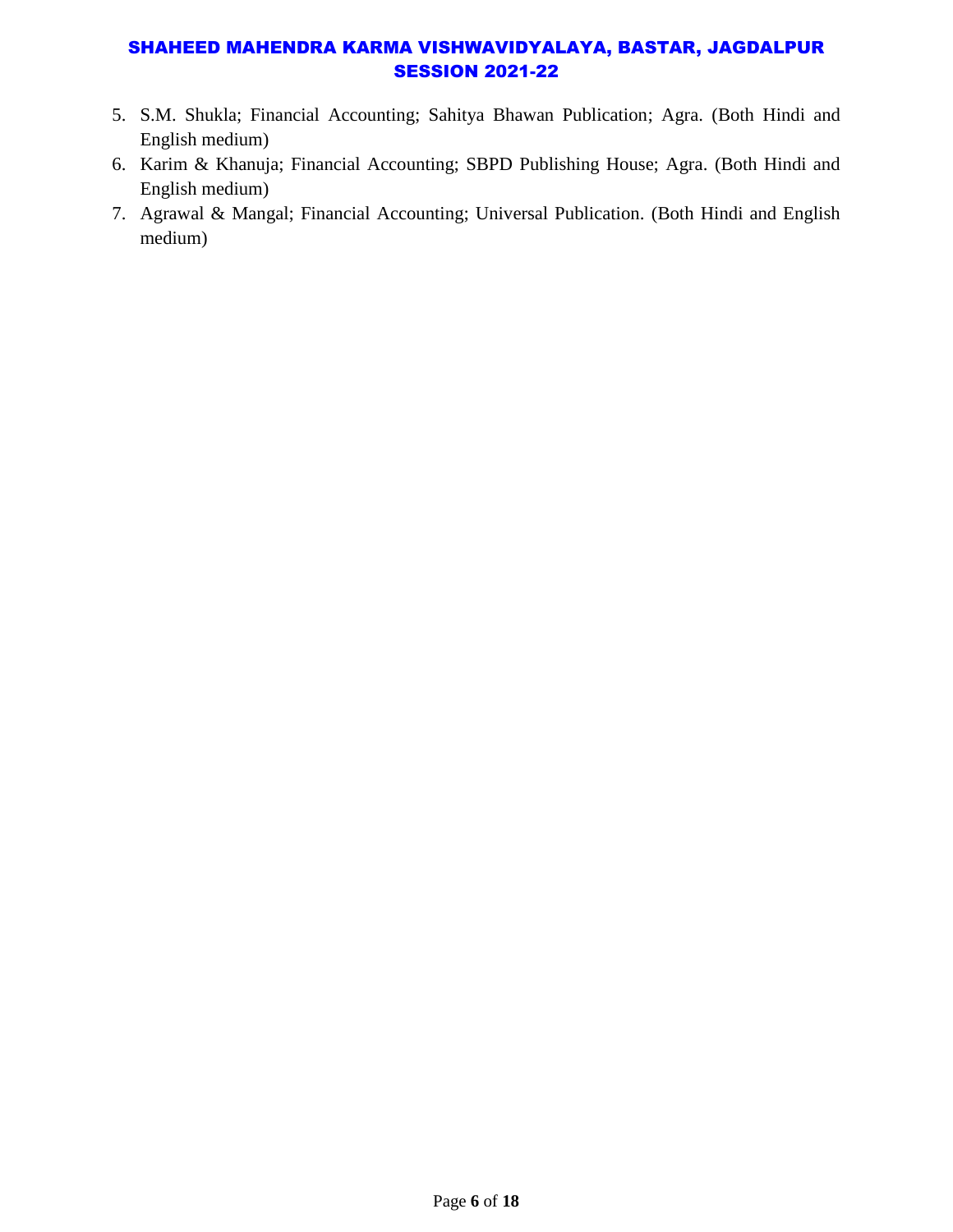## **B.COM PART- I COMPULSORY GROUP–II PAPER–I**

#### **BUSINESS MATHEMATICS**

**OBJECTIVE –** To enable the students to have such minimum knowledge of mathematics as is applicable to business and economic situations.

- **UNIT–I** Simultaneous Equations– Meaning, Characteristics, Methods of Solving Equations in Two Variables– Graphical, Substitution, Elimination and Cross Multiplication. Linear Programming –Formulation of LLP: Graphical method of solution; Problems relating to two variables including the case of mixed constraints.
- **UNIT–II** Matrices and Determinants: Definition of a matrix; Type of a matrices; Algebra of matrices; Properties of determinants; Calculation of values of determinants upto third order; Logarithms & Antilogarithm's.
- **UNIT–III** Simple interest and Compound Interest. Annuties: Types of annuities; Present value and amount of an annuity, including the case of continuous compounding; Valuation of simple loans and debentures; Problems relating to sinking funds.
- **UNIT–IV** Ratio & Proportion. Average, Percentage.
- **UNIT–V** Commission, Brokerage, Discount, Profit and loss.

- 1. Dr. Amarnath Dikshit, Dr. Jinendra Kumar Jain; Business Mathematics; Himalaya Publishing House, Mumbai. (Both Hindi and English medium)
- 2. N.K. Nag: Business Mathematics; Kalyani publication, New Delhi. .
- 3. Dr. V.K. Shukla. : Business Mathematics; Madhya Pradesh Hindi Granth Academy: Bhopal.
- 4. S.M. Shukla; Business Mathematics; Sahitya Bhawan Publication; Agra. (Both Hindi and English medium)
- 5. Dr. Karim & Agrawal; Business Mathematics; SBPD Publishing House; Agra. (Both Hindi and English medium)
- 6. Dr. Ramesh Mangal; Business Mathematics; Satish Printer and Publishers, Indore.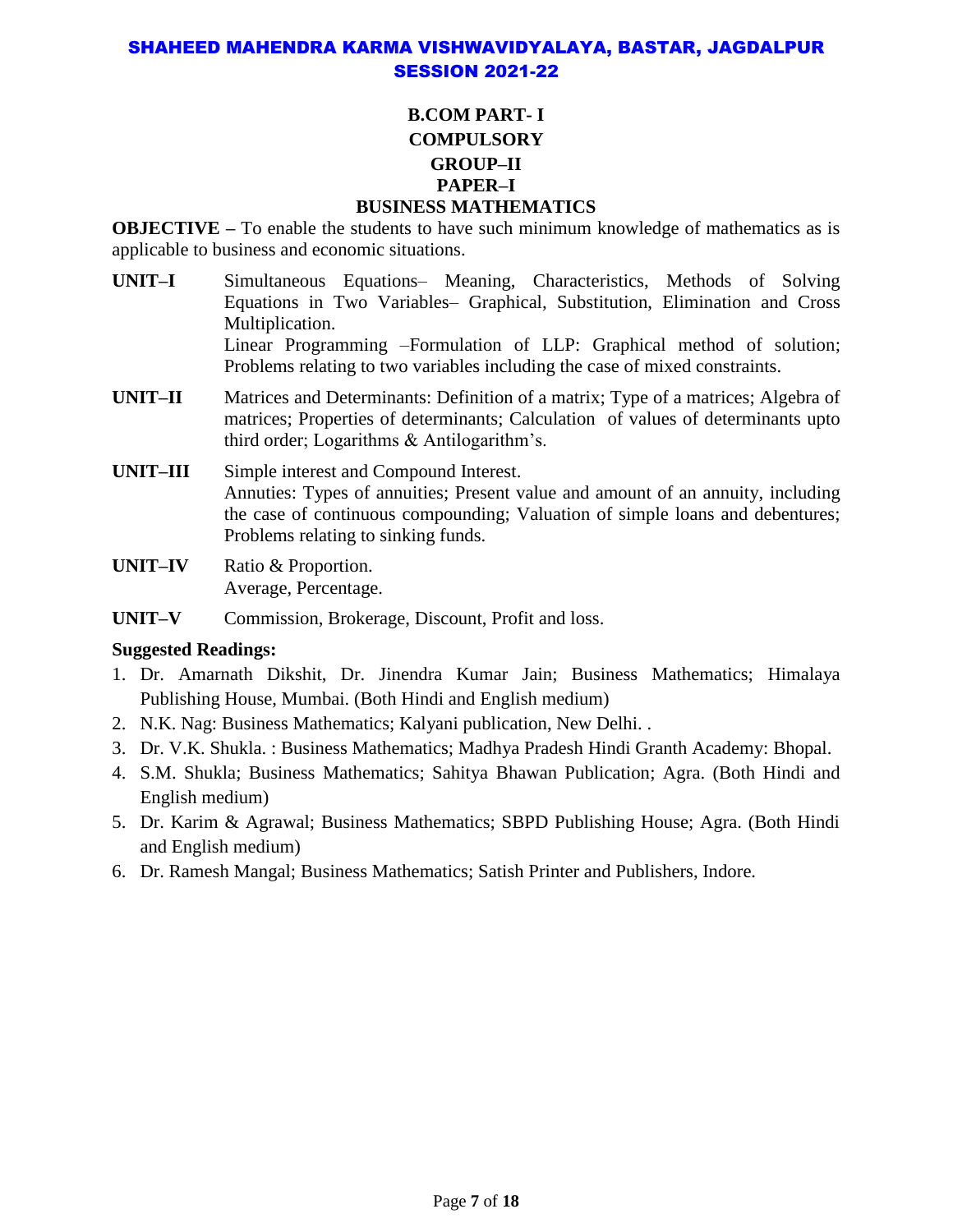बी.कॉम. भाग – एक अनिवार्य समूह—2 प्रश्नपत्र-1 व्यावसायिक गणित

- युगपद समीकरण अर्थ, विशेषताऐं, दो चर वाले समीकरण को हल करने की इकाई—1 विधियाँ – रेखीय विधि,प्रतिस्थापन विधि, विलोपन विधि, वज्रगुणन विधि। रेखीय प्रक्रमन : रेखीय प्रक्रमन समस्या को गणितीय रूप मे लिखना : ग्राफीक विधि से हल, द्विचर से संबंधित मिश्रित निबाध समस्याएं।
- आव्यूह एवं सारणिक : आव्यूह की परिभाषा, आव्यूह के प्रकार, आव्यूह इकाई—2 बीजगणित, सारणिक के गुण, तृतीयक्रम के सारणिकों के मान की गणना। लघुगणक एवं प्रतिलघुगणक।
- साधारण ब्याज एवं चक्रवृद्धि ब्याज । इकाई—3 वार्षिकी : वार्षिकी के प्रकार, वार्षिकी का वर्तमान मूल्य एवं मिश्रधन, ब्याज का सतत संयोजन, साधारण ऋण एवं ऋणपत्र का मूल्यांकन, शोधन निधि के प्रश्न।
- इकाई–4 अनुपात एवं समानुपात। ओसत: साधारण, भारित एवं सांख्यकीय औसत (समान्तर माध्य)। प्रतिशतता ।
- कमीशन, दलाली, बट्टा, लाभ एवं हानि। इकाई–5 परिवहन समस्या।

- 1. Dr. Amarnath Dikshit, Dr. Jinendra Kumar Jain; Business Mathematics ; Himalaya Publishing House, Mumbai. (Both Hindi and English medium)
- 2. N.K. Nag: Business Mathematics; Kalyani publication, New Delhi..
- 3. Dr. V.K. Shukla.: Business Mathematics; Madhya Pradesh Hindi Granth Academy: Bhopal.
- 4. S.M. Shukla; Business Mathematics; Sahitya Bhawan Publication; Agra. (Both Hindi and English medium)
- 5. Dr. Karim & Agrawal; Business Mathematics; SBPD Publishing House; Agra. (Both Hindi) and English medium)
- 6. Dr. Ramesh Mangal; Business Mathematics; Satish Printer and Publishers, Indore.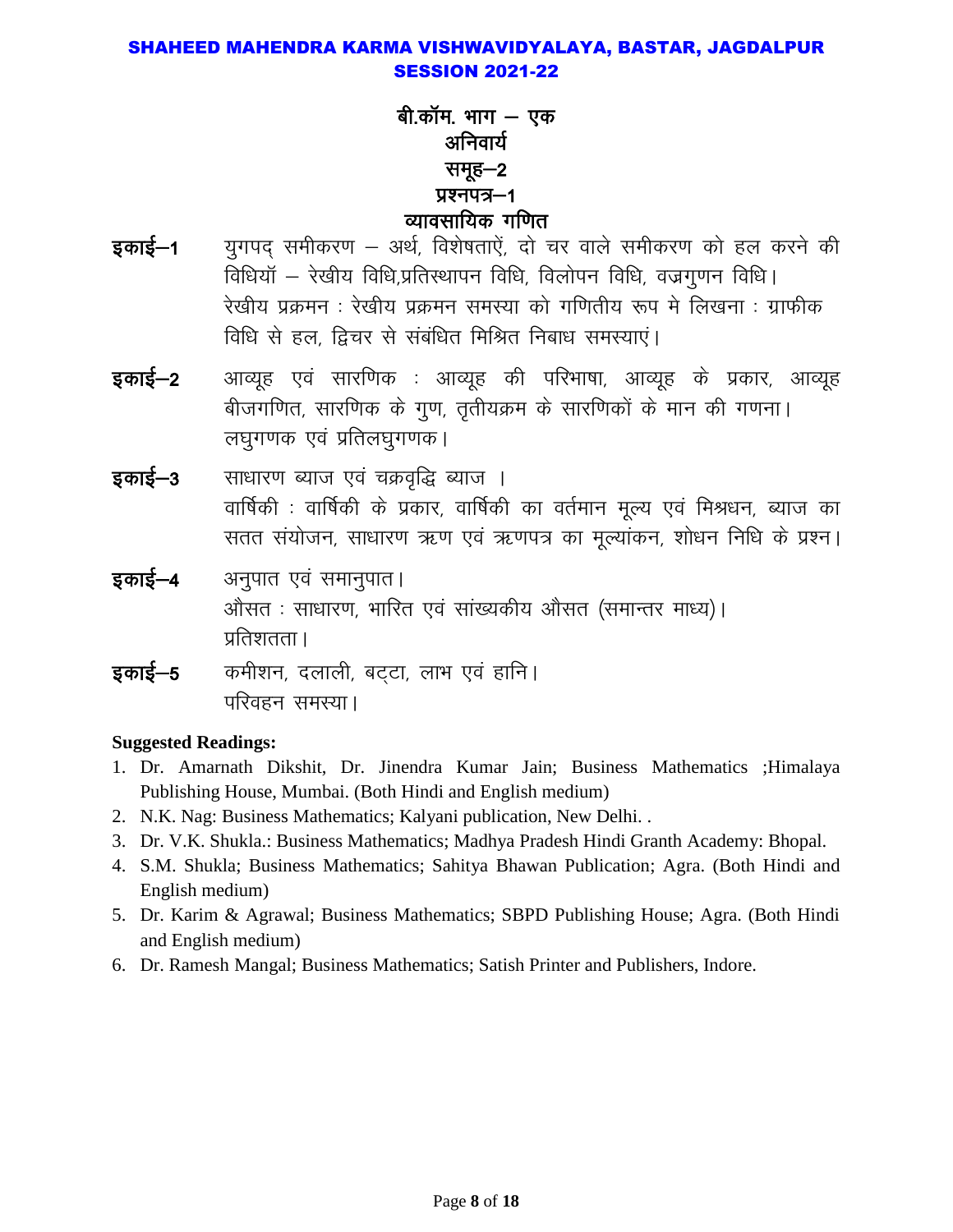#### **B.COM PART- I COMPULSORY GROUP–I PAPER–II BUSINESS COMMUNICATION**

**OBJECTIVE –** To develop effective business communication skills among the students.

- **UNIT–I** Introducing Business Communication: Definitions, concept and Significance of communication, Basic forms of communicating; Communication models and process; principles of effective communication; Theories of communication; Self-Development and Communication; Development of positive personal attitudes, SWOT analysis;
- **UNIT–II** Corporate Communication: Formal and Informal communication networks; Grapevine; Miscommunication (Barriers); improving communication. Practices in business communication; Group discussions; Seminars; Effective Listening: Principles of effective listening; Factor affective listening exercises; Oral, Written, and video session, Audience analysis and feedback**.**
- **UNIT–III** Writing skill: Business letters Defination, concepts, structure, advantages disadvantage, need and kinds of business letter, Essentials of effective business letter. Good news and bad new letters; Office memorandum. Writing Resume and Letter of Job Application.
- **UNIT–IV** Report Writing: Introduction to a proposal, Short report and formal report, report preparation. Oral Presentation: Principles of oral presentation, factor affecting presentation, sales presentation, training presentation, conducting surveys, speeches to motivate, presentation skill.
- UNIT–V Non-Verbal Aspects of Communicating. Body Language: Kinesics, Proxemics, Para Language. Interviewing skills: Appearing in interviews; conducting interviews; mock interview. Modern Forms of Communicating: Fax; E-Mail; video conferencing; etc.

International Communication for global business.

#### **Suggested Readings:**

1. Dr. P. K. Agrawal, Dr. A.K. Mishra; Business Communication; Sahitya Bhawan Publication; Agra (Hindi medium)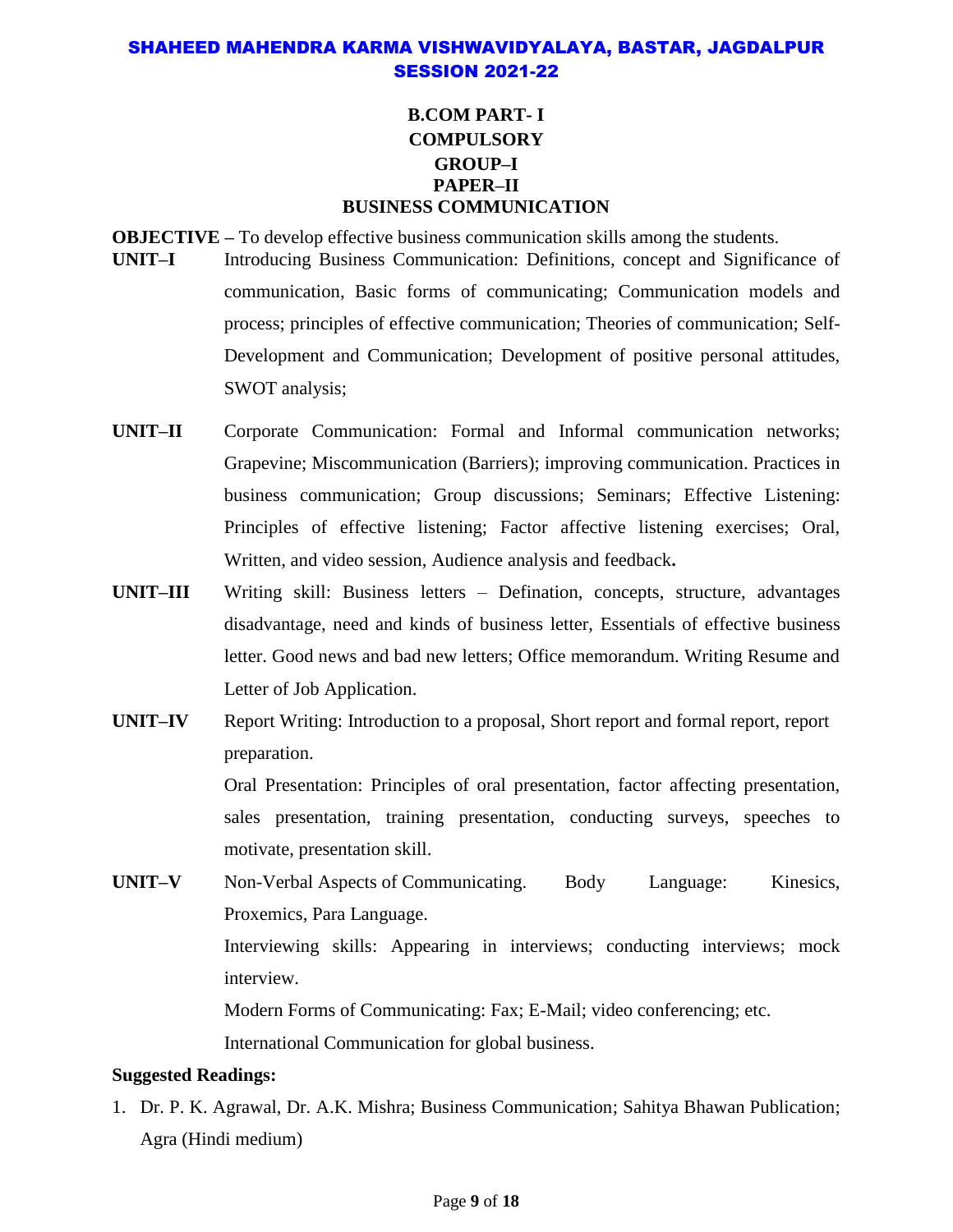- 2. Balasubramanyam: Business Communication; Vikas Publishing House, Delhi. (English medium)
- 3. Dr. Vinod Mishra: Business Communication; Sahitya Bhawan Publication; Agra. (Hindi medium)
- 4. Kaul: Effective Business Communication; Prentice Hall, New Delhi. (English medium)
- 5. Patri VR: Essentials of Communication; Greenspan Publications, New Delhi. (English medium)
- 6. Senguin J: Business Communication; The Real World and Your Career, Allied Publishers, New Delhi. (English medium)
- 7. Dr. Mishra, Shukla & Patel; Business Communication; SBPD Publishing House, Agra. (Both Hindi and English medium)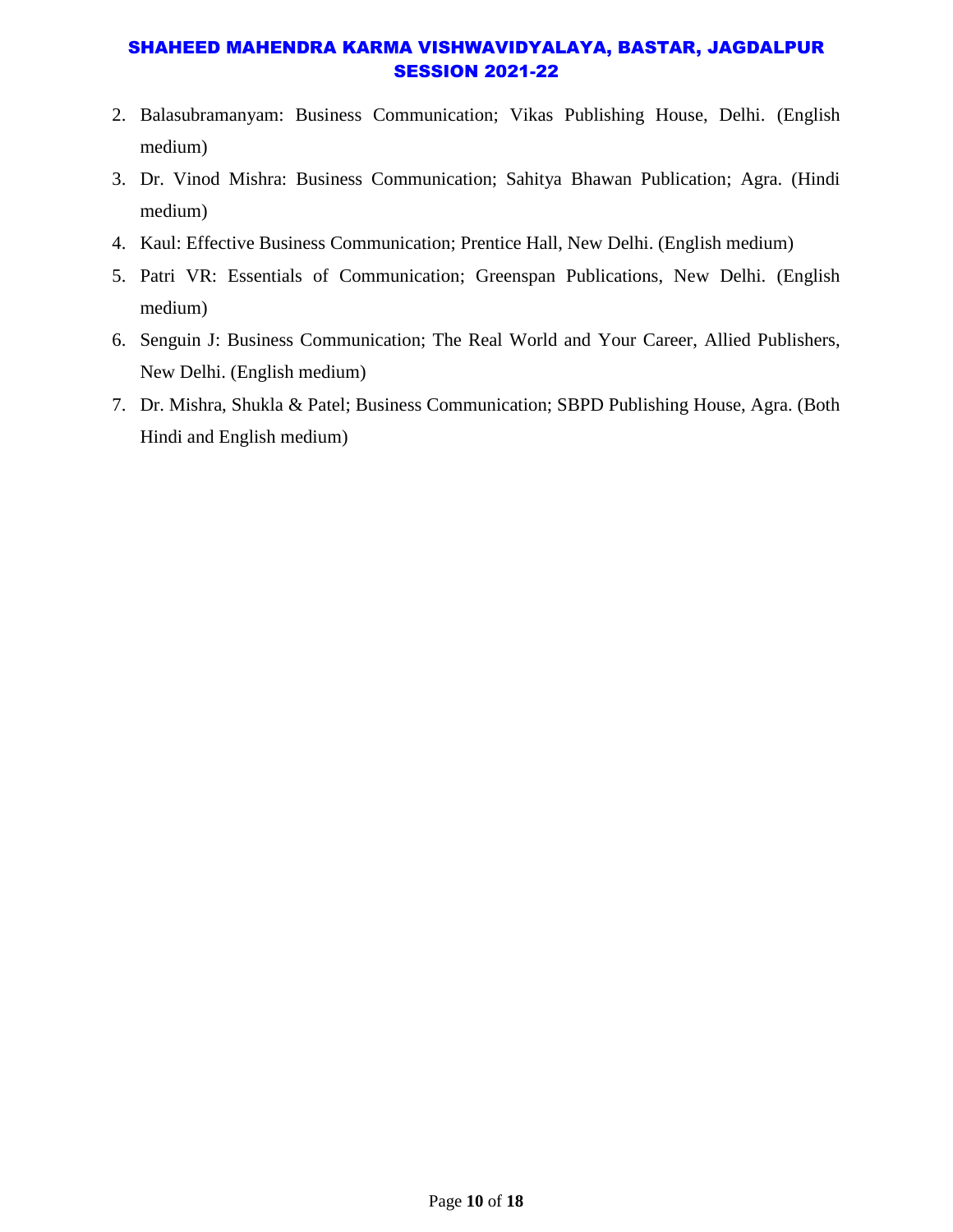## बी,कॉम. भाग-एक अनिवार्य समूह—1  $yx$ नपत्र $-2$ व्यावसायिक संचार

- **डकाई–1** व्यावसायिक संचार परिचय : परिभाषा, अवधारणाएं एवं संचार का महत्व, संचार के आधारभूत प्रकार एवं मॉडल, प्रक्रिया एवं प्रभावी संचार के सिद्धांत । आत्म विकास एवं संचार, सकारात्मक व्यक्तिगत दृष्टिकोण का विकास, स्वॉट विश्लेषण ।
- **इकाई–2** व्यावसायिक संस्था का संचार तंत्र :– औपचारिक एवं अनौपचारिक संचार तंत्र, अंगूरी लता संचार, संचार की बाधाएं एवं सुधार। व्यवहार में व्यावसायिक संचार :- सामूहिक परिचर्चा, संगोष्ठी, प्रभावपूर्ण सूनना : प्रभावपूर्ण सूनने के सिद्धांत, प्रभावपूर्ण सूनने के कारक, मौखिक, लिखित एवं विडियो सत्र का व्यवहारिक अध्ययन, श्रोता विश्लेषण एवं प्रतिपृष्टी।
- **इकाई–3** लेखन कुशलता : व्यावसायिक पत्र परिभाषा, अवधारणा, संरचना, गुण दोष, आवश्यकता एवं विभिन्न प्रकार के व्यावसायिक पत्र, प्रभावी व्यापारिक पत्र व्यवहार के मूल तत्व। अनुकुल एवं प्रतिकुल संवाद पत्र, कार्यालयीन ज्ञापन व पत्र। जीवनवृत लेखन एवं नौकरी के लिए आवेदन पत्र।
- **इकाई–4** रिर्पोट लेखन एक प्रस्ताव का परिचय, लघु रिर्पोट एवं औपचारिक रिर्पोट, रिर्पोट लेखन की तैयारी। मौखिक प्रस्तुती : मौखिक प्रस्तुती के सिद्धांत, प्रस्तुतीकरण को प्रभावित करने वाले कारक, विक्रय प्रस्तुतीकरण, प्रशिक्षण प्रस्तुतीकरण, सर्वेक्षण आयोजित करना, प्रेरक भाषण, प्रभावी प्रस्तुती कौशल।
- **इकाई–5** अशाब्दिक संचार के पहलू दैहिक भाषा, समय एवं पार्श्व भाषा, साक्षात्कार कुशलता : साक्षात्कार में शामिल होना, साक्षात्कार का आयोजन, मॉक साक्षात्कार। संचार के आधुनिक रूप – फैक्स, ई मेल, वीडियो कॉन्फ्रेसिंग आदि। अंतराष्ट्रीय संचार : सांस्कृतिक संवेदनशीलता एवं सांस्कृतिक संदर्भ, भूमण्डलीय व्यावसाय के लिए अंतराष्ट्रीय संप्रेषण।

- 1. Dr. P. K. Agrawal, Dr. A.K. Mishra; Business Communication; Sahitya Bhawan Publication; Agra (Hindi medium)
- 2. Balasubramanyam: Business Communication; Vikas Publishing House, Delhi. (English medium)
- 3. Dr. Vinod Mishra: Business Communication; Sahitya Bhawan Publication; Agra. (Hindi medium)
- 4. Kaul: Effective Business Communication; Prentice Hall, New Delhi. (English medium)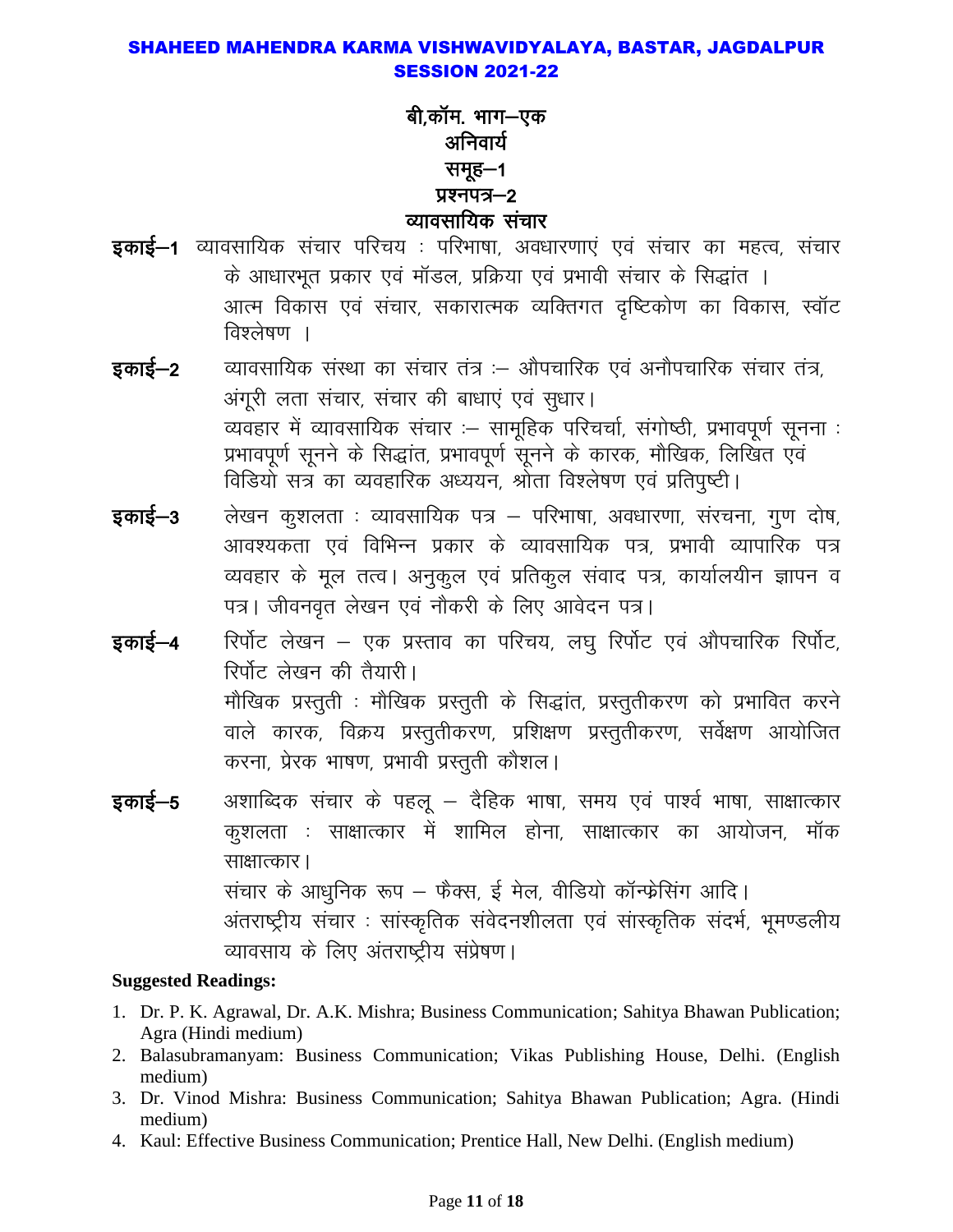- 5. Patri VR: Essentials of Communication; Greenspan Publications, New Delhi. (English medium)
- 6. Senguin J: Business Communication; The Real World and Your Career, Allied Publishers, New Delhi. (English medium)
- 7. Dr. Mishra, Shukla & Patel; Business Communication; SBPD Publishing House, Agra. (Both Hindi and English medium)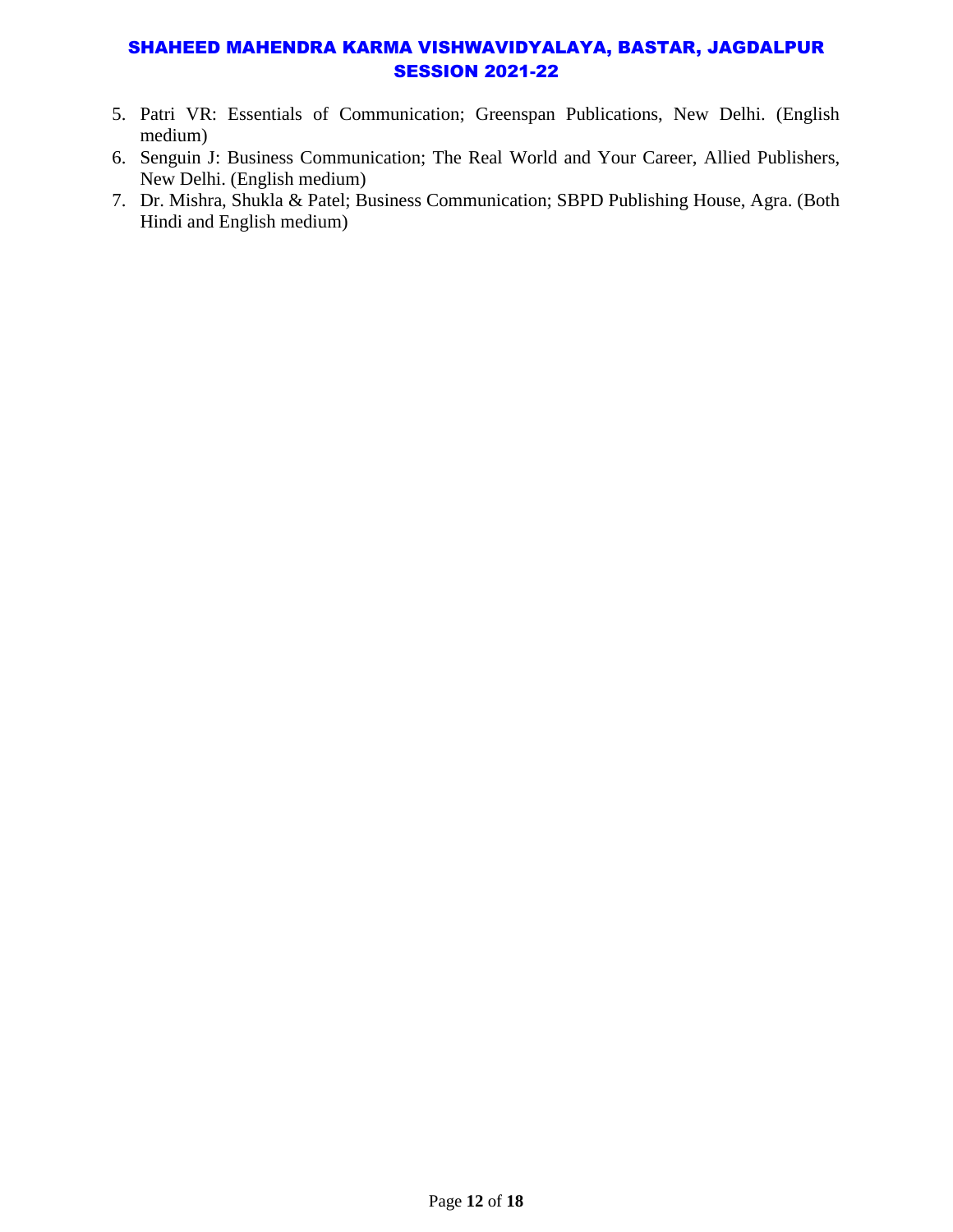#### **B.Com Part- I COMPULSORY GROUP – II PAPER – II BUSINESS REGULATORY FRAMEWORK**

**OBJECTIVE –** To provide a brief idea about the framework of Indian business laws.

- **UNIT–I** Law of Contract (1872) –I: Nature of contract; Classification; Offer and acceptance; Capacity of parties to contract, free consent, Considerations, Legality of object; Agreement declared void.
- **UNIT–II** Law of Contract (1872) II: Performance of contract, Discharge of contract; Remedies for breach of contract. Special contracts; Indemnity; Guarantee; Bailment and pledge; Agency.
- **UNIT–III** Sale of Goods Act (1930) ;Formation of contracts of sale ;Goods and their classification, price, Conditions and warranties; Transfer of property in goods; Performance of the contract of sales; Unpaid seller and his rights; sale by auction; Hire purchase agreement.
- **UNIT–IV** Negotiable Instrument Act (1881): Definition of negotiable instrument; Feature; Promissory note; Bill of Exchange & cheque; Holder and holder in the due course; crossing of a cheque, types of crossing; Negotiation; Dishonor and discharge of negotiable instrument.
- **UNIT –V** The Consumer Protection Act 1986: Main Provision, Definition of consumer, Consumer Disputes, Grievance redressal machinery; Indian Partnership Act 1932. Limited Liabilities Partnership Act 2008. Introduction of Intellectual Property Right Act – Copyright, Patent & Trademark.

- 1. Kuchal M.C.; Business Law; Vikas Publishing House, Delhi. (English medium)
- 2. Kapoor N.D.: Business Law; Sultan Chand & Sons, New Delhi. (English medium)
- 3. Chandha P.R.: Business Law; Galgotia, New Delhi. (English medium)
- 4. Dr. J.K. Vaishnav: Business Law; Sahitya Bhawan publication, Agra. (English medium)
- 5. Prof. R. C. Agrawal; Business Regulatory Framework; SBPD Publishing House, Agra. (Hindi medium)
- 6. K.R. Bulchandani; Business Law; Himalaya Publishing House, Mumbai. (Both Hindi and English medium)
- 7. R.L. Navlakha; Business Law; Ramesh Book depot, Jaipur. (Both Hindi and English medium)
- 8. Arun Kumar Gangele; Business Regulatory Framework; Ram Prasad & Sons, Agra. (Hindi medium)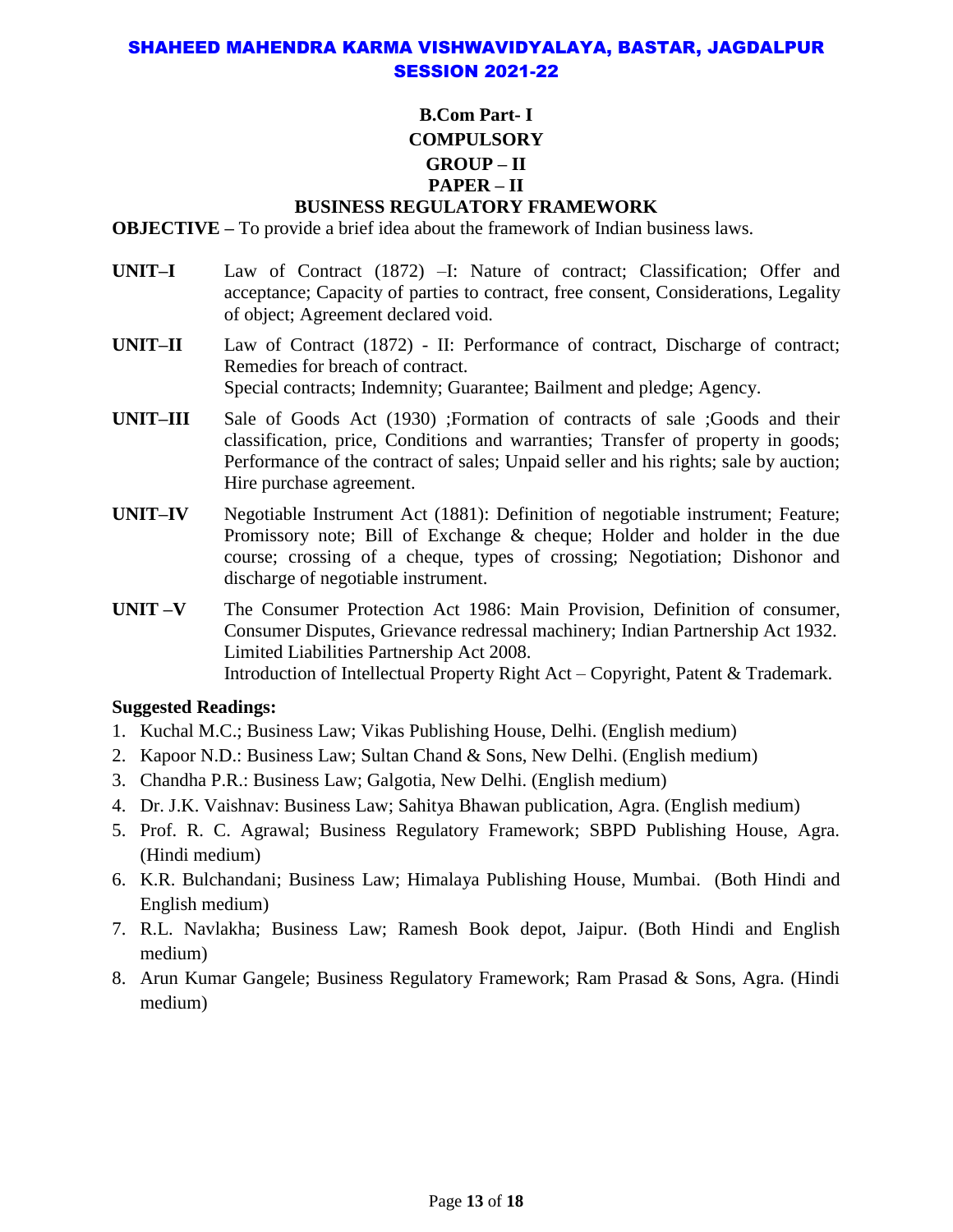## बी.कॉम. भाग — एक अनिवार्य समूह—2 प्रश्नपत्र-2 व्यावसायिक नियमन रूपरेखा

- **इकाई–1** भारतीय अनुबंध अधिनियम (1872) : अनुबंध की प्रकृति : वर्गीकरण, प्रस्ताव तथा स्वीकृति, अनुबंध के योग्य पक्षकार, पक्षकारो की स्वतंत्र सहमति, प्रतिफल, उददेश्य की वैधता, व्यर्थ घोषित ठहराव।
- अनुबंध का निष्पादन ,अनुबंधो की समाप्ति, अनुबंध भंग के उपाय एवं परिणाम। इकाई–2 विशिष्ट अनुबंध: क्षतिपूर्ति, प्रतिभूति, निक्षेप, गिरवी अनुबंध, एजेंसी।
- इकाई—3 वस्तु विक्रय अधिनियम (1930) : वस्तु विक्रय अनुबंध का निर्माण, माल का वर्गीकरण, कीमत, शर्ते और आश्वासन, माल के स्वामित्व का हस्तांतरण, विक्रय अनुबंध का निष्पादन, अदत्त विक्रेता के अधिकार, नीलाम द्वारा विक्रय, किराया क्रय ठहराव।
- विनिमय साध्य विलेख अधिनियम (1881) : परिभाषाएं, विशेषताएं, प्रतिज्ञा पत्र, इकाई–4 विनिमय विपत्र और धनादेश (चैक) : धारक तथा यथाविधिधारी, रेखांकित चैक, रेखांकन के प्रकार, परक्रामण, विनिमय साध्य विलेख का अनदारण व मुक्ति।
- उपभेक्ता संरक्षण अधिनियम (1986) : मुख्य विशेषताएं, उपभोक्ता की परिभाषा, इकाई—5 उपभोक्ता विवाद निवारण अभिकरण । भारतीय साझेदारी अधिनियम 1932। सीमित दायित्व वाली साझेदारी अधिनियम 2008। बौद्धिक संपदा अधिकार अधिनियम का परिचय – कॉपीराईट, पेटेन्ट एवं ट्रेडमार्क।

- 1. Kuchal M.C.; Business Law; Vikas Publishing House, Delhi. (English medium)
- 2. Kapoor N.D.: Business Law; Sultan Chand & Sons, New Delhi. (English medium)
- 3. Chandha P.R.: Business Law; Galgotia, New Delhi. (English medium)
- 4. Dr. J.K. Vaishnav: Business Law; Sahitya Bhawan publication, Agra. (English medium)
- 5. Prof. R. C. Agrawal; Business Regulatory Framework; SBPD Publishing House, Agra. (Hindi medium)
- 6. K.R. Bulchandani; Business Law; Himalaya Publishing House, Mumbai. (Both Hindi and English medium)
- 7. R.L. Navlakha; Business Law; Ramesh Book depot, Jaipur. (Both Hindi and English medium)
- 8. Arun Kumar Gangele; Business Regulatory Framework; Ram Prasad & Sons, Agra. (Hindi medium)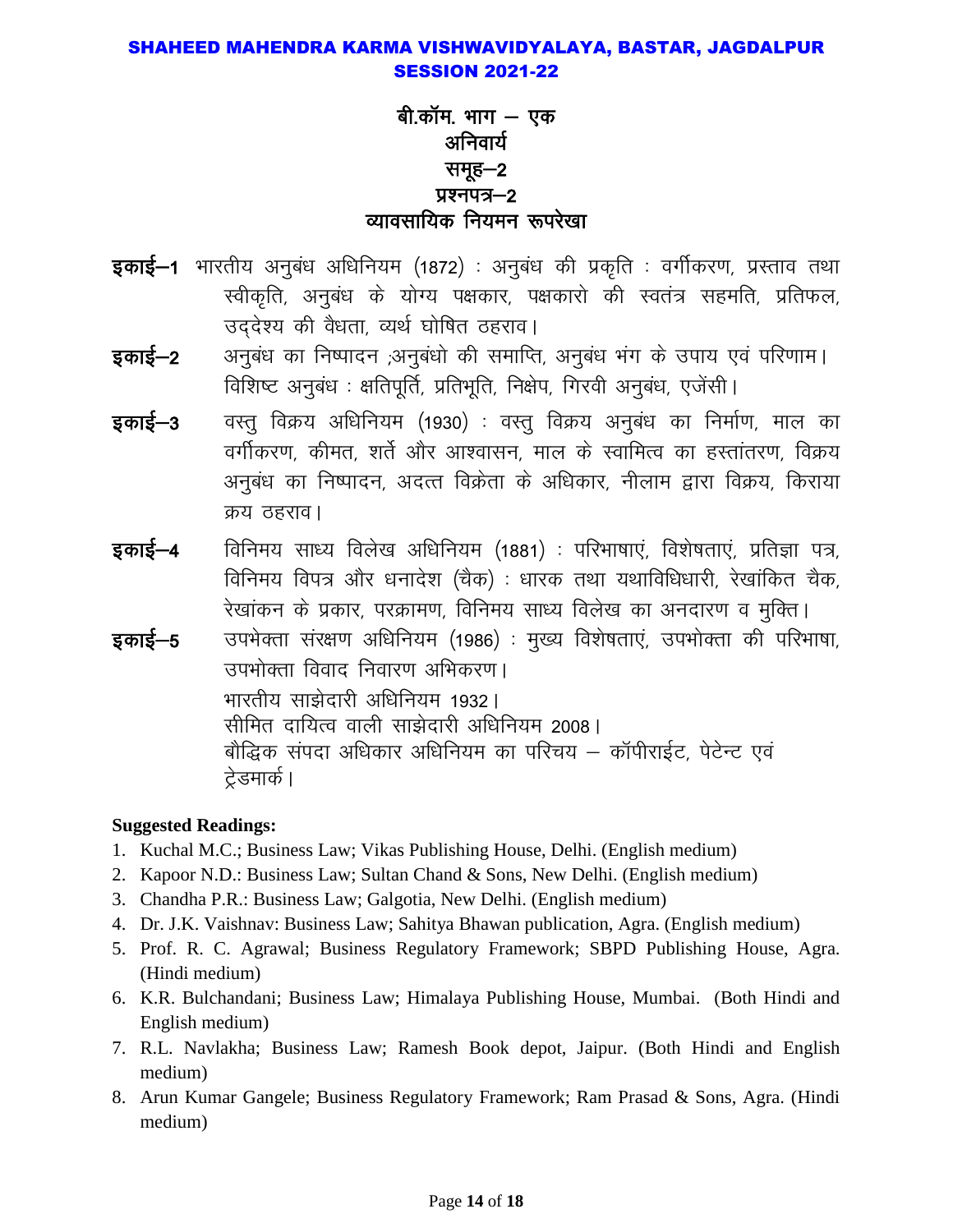#### **B.Com Part- I Compulsory Group–III Paper–I BUSINESS ENVIRONMENT**

**OBJECTIVE** – To acquainting the students with the emerging issues in business at the national and international level in the light of the policies of liberalization and globalization.

- **UNIT–I** Business Environment: Concept, Components and Importance, Economic Trends (overview): Income: Saving and investment; Trade and balance of payment, Money and Finance.
- **UNIT–II** Problems of Growth: Unemployment; Poverty; Regional imbalances; Social Injustice; Inflation ; Parallel economy; Industrial sickness.
- **UNIT–III** Role of Government; Monetary and fiscal policy; Industrial policy; Industrial licensing. Privatization; Liberalisation, Globalisation Devaluation; Demonitisation; Export-Import policy.
- **UNIT–IV** Economic Planning in India: Need, objectives, Strategy; Review of Previous Plans, Planning Commission. Foreign Exchange Management Act 2000: Basic Concept and Main Provisions.
- **UNIT–V** International Environment; Trends in World trade and the problems of developing countries; Foreign trade and economic growth; International economic groupings – GATT., WTO ,UNCTAD, World Bank, IMF; FDI.

- 1. Agarwal A. N.: Indian Economy, Vikas Publishing House Delhi. (English medium)
- 2. Khan Faroog A: Business and Society; S. Chand, Delhi. (English medium)
- 3. Dutt R. and Sundharam K. Pm.; Indian Economy; S. Chand, Delhi. (English medium)
- 4. Misra S.K. and Puri V.K.: Indian Economy; Himalaya Publishing House, New Delhi. (English medium)
- 5. Dr. V.C. Sinha; Business Environment; SBPD Publishing House, Agra. (Both Hindi and English medium)
- 6. Dr. J. K. Jain; Business Environment; Madhya Pradesh Hindi Granth Academy: Bhopal. (Hindi medium)
- 7. Gupta & Pathak; Business Environment; Ram Prasad & Sons, Raipur. (Hindi medium)
- 8. S.K. Singh; Business Environment; SBPD Publishing House, Agra. (Both Hindi and English medium)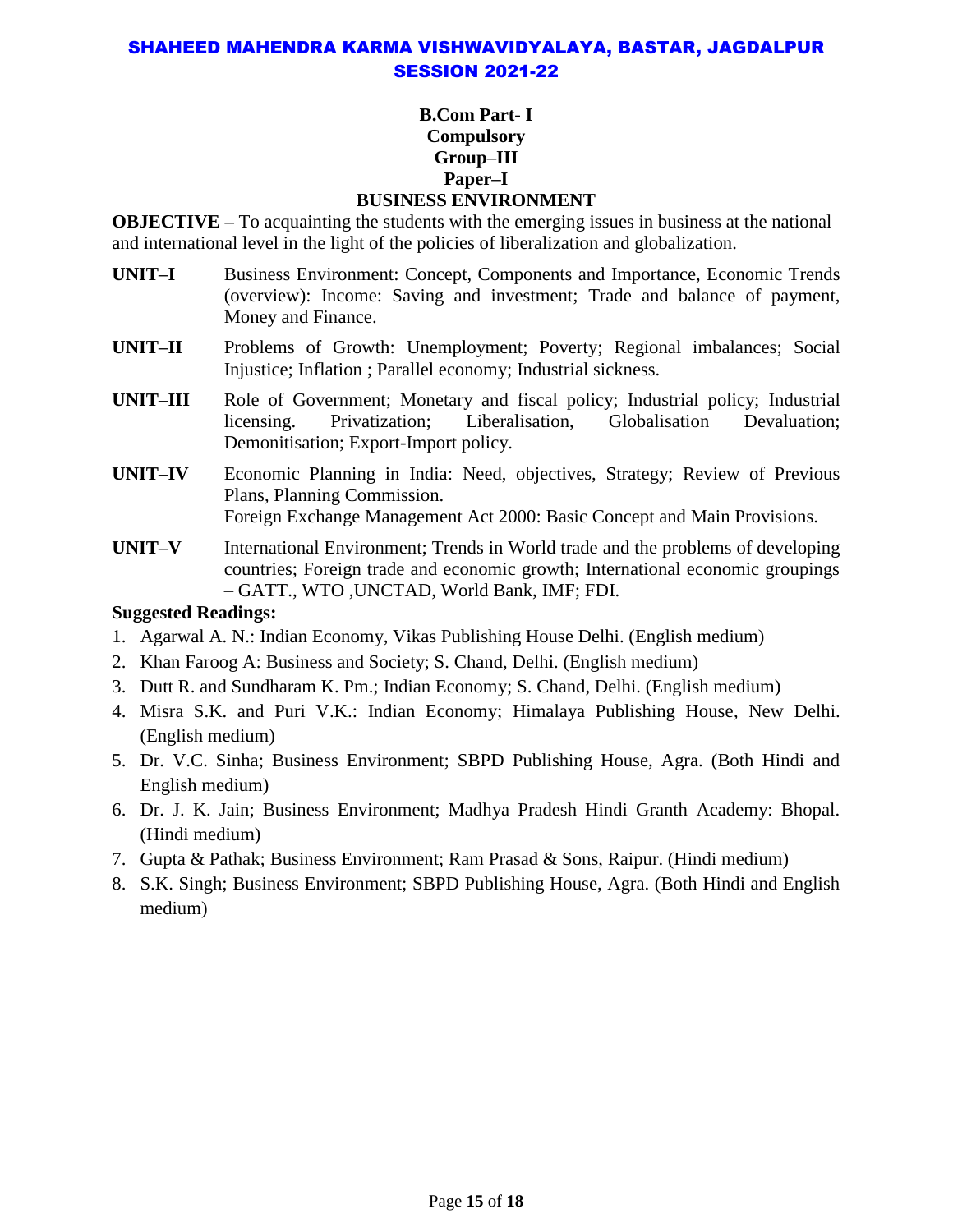## बी.कॉम. भाग — एक अनिवार्य समूह-3 प्रश्नपत्र-1 व्यावसायिक पर्यावरण

- इकाई-1 व्यावसायिक पर्यावरण : अवधारणा, संघटक व महत्व, आर्थिक प्रवृत्तियॉ : आय, बचत एवं विनियोग; व्यापार एवं भुगतान सन्तुलन, मुद्रा एवं वित्त।
- विकास की समस्याएँ : बेरोजगारी, निर्धनता एवं क्षेत्रीय असन्तुलन, सामाजिक इकाई—2 अन्याय, मुद्रास्फीति, समान्तर अर्थव्यवस्था, औद्योगिक रूग्णता।
- शासन की भूमिका (वर्तमान परिदृश्य में ) : मौद्रिक एवं राजकोषीय नीति, इकाई—3 <u>औद्योगिक नीति. औद्योगिक लाइसेंसिंग नीति. निजीकरण. उदारीकरण.</u> भूमण्डलीकरण, अवमूल्यन, विमुद्रिकरण निर्यात–आयात नीति, विदेशी विनियोग का नियमन।
- भारत में आर्थिक नियोजन : आवश्यकता, उद्देश्य एवं व्यूहरचना, पुर्व पंचवर्षीय इकाई–4 योजनाओं की समीक्षा, चाल पंचवर्षीय योजना। विदेशी विनिमय प्रबंध अधिनियम 2000 : अवधारणा एवं मुख्य प्रवधान।
- इकाई—5 अंतराष्ट्रीय पर्यावरण : विश्व व्यापार की प्रवृत्ति एवं विकासशील देशों की समस्याएँ, विदेशी व्यापार एवं आर्थिक विकास, अंतराष्ट्रीय आर्थिक समूह– प्रशुल्क एवं व्यापार संबंधि सामान्य समझौता (गैट), विश्व व्यापार संगठन, विश्व बैंक, अंतराष्ट्रीय मुद्रा कोष, प्रत्यक्ष विदेशी निवेश, संयुक्त राष्ट्र व्यापार एवं विकास संगठन (अंकटाड)।

- 1. Agarwal A. N.: Indian Economy, Vikas Publishing House Delhi. (English medium)
- 2. Khan Faroog A: Business and Society; S. Chand, Delhi. (English medium)
- 3. Dutt R. and Sundharam K. Pm.; Indian Economy; S. Chand, Delhi. (English medium)
- 4. Misra S.K. and Puri V.K.: Indian Economy; Himalaya Publishing House, New Delhi. (English medium)
- 5. Dr. V.C. Sinha; Business Environment; SBPD Publishing House, Agra. (Both Hindi and English medium)
- 6. Dr. J. K. Jain; Business Environment; Madhya Pradesh Hindi Granth Academy: Bhopal. (Hindi medium)
- 7. Gupta & Pathak; Business Environment; Ram Prasad & Sons, Raipur. (Hindi medium)
- 8. S.K. Singh; Business Environment; SBPD Publishing House, Agra. (Both Hindi and English medium)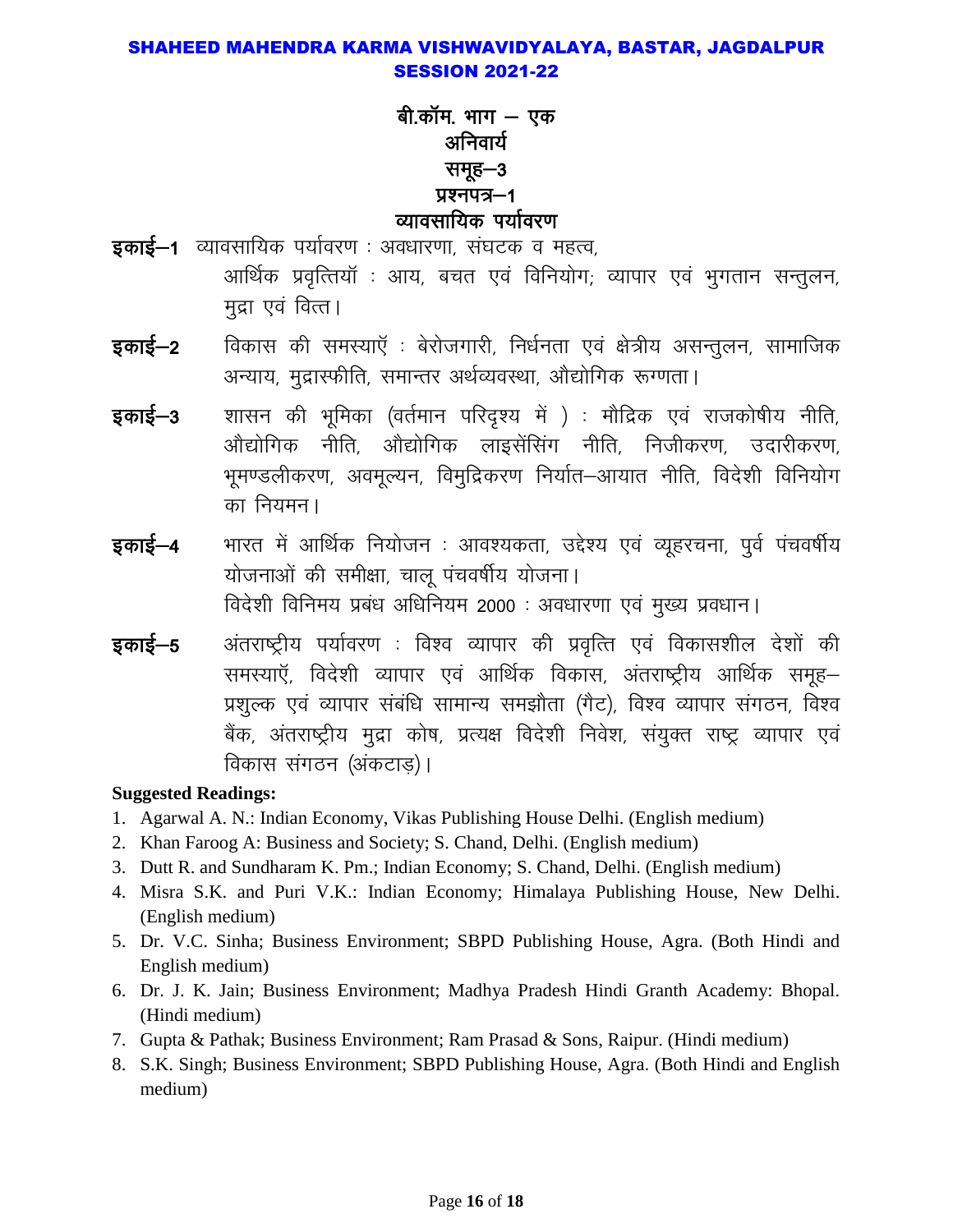#### **B.Com Part- I COMPULSORY GROUP–III BUSINESS ECONOMICS PAPER–II BUSINESS ECONOMICS**

**OBJECTIVE** – To acquaint the students with the principles of Business Economics as are applicable in business.

**UNIT–I** Introduction: Definition, Nature and Scope of Economics, Difference between Micro and Macro Economics, Method of Economic Study: Inductive and Deductive Methods. Basic problem of Economy, Working of Price Mechanism. Utility Analysis: Measurements of Utility, Law of Diminishing Marginal Utility,

Law of Equi-Marginal Utility.

- **UNIT-II** Law of demand: Meaning and Definitions, Effecting Factors, Types; Exception of Law of demand. Elasticity of Demand: Concept, Definitions, Importance, Types and Measurement of Elasticity of Demand, Factors affecting the Elasticity of Demand.
- **UNIT–III** Production: Factors of Production, their characteristics and importance. Production Functions: Law of Variable Proportions, Return to scale and Equal Product Curve Analysis. Internal and external economies and diseconomies.
- **UNIT–IV** Market Structure Concept, Characteristics, Classification. Determination of Price under condition of Perfect Competition, Imperfect Competition and Monopoly, Monopolistic Competition, Oligopoly and Duopoly.
- **UNIT–V** Theories of distribution, Marginal Productivity theory of distribution, Concept and theories of Wages, Rent, Interest & Profit.

- 1. John P. Gould, Jr. and Edward P. Lazear: Micro economic theory; All India Traveller, Delhi. (English medium)
- 2. Koutsoyianni A.: Modern Microeconomics: Macmillan, New Delhi. (English medium)
- 3. Khan Faroog A: Business and Society; S. Chand, Delhi. (English medium)
- 4. Misra S.K. and Puri V.K.: Indian Economy; Himalaya Publishing House, New Delhi. (English medium)
- 5. M. L. Jhingan: Micro Economics, Vrinda publication, Delhi. (Both English and Hindi medium)
- 6. Dr. J. K. Jain; Business Economics; Madhya Pradesh Hindi Granth Academy: Bhopal. (Hindi medium)
- 7. Dr. V.C. Sinha; Business Economics; SBPD Publishing House, Agra. (Both English and Hindi medium)
- 8. Dr. Jai Prakash Misra; Business Economics; Sahitya Bhawan Publication, Agra. (Hindi medium)